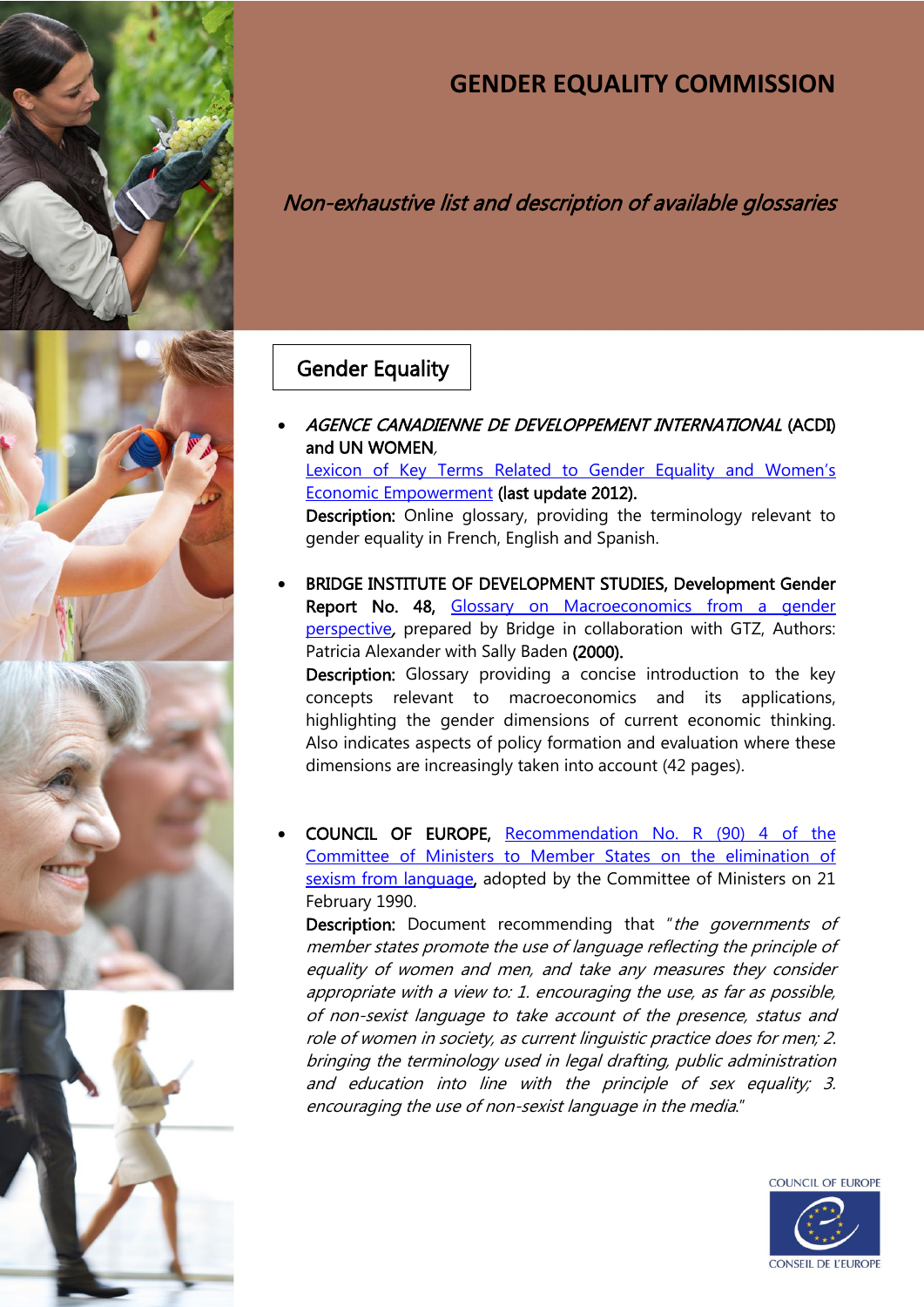• COUNCIL OF EUROPE, Instruction No. 33 concerning the use of non-sexist language at the [Council of Europe](https://wcd.coe.int/ViewDoc.jsp?Ref=SG/INST(1994)33&Language=lanEnglish&Ver=original&Site=DGAL-Handbook&BackColorInternet=bebdc5&BackColorIntranet=bebdc5&BackColorLogged=FFC679) adopted by the Secretary General on 1 June 1994. Description: Secretary General's decision that sexism shall be removed from language at all

levels of the Council of Europe and that using non-sexist language should be included in all Council of Europe texts, publications and audio-visual materials in accordance with the guidelines appended to the Instruction.

• EUROPEAN COMMISSION, Glossary of Gender and Development terms. This glossary is the third section of the ["Toolkit on mainstreaming gender equality in EC development](http://eige.europa.eu/sites/default/files/documents/Toolkit%20-%20Marina%20Marchetti.pdf)  [cooperation"](http://eige.europa.eu/sites/default/files/documents/Toolkit%20-%20Marina%20Marchetti.pdf) (2004).

Description: Glossary including main definitions of gender-related concepts, focusing on gender and development (6 pages).

- EUROPEAN COMMISSION-DG JUSTICE, [Gender Equality Glossary](http://ec.europa.eu/justice/gender-equality/glossary/index_en.htm). Description: Online glossary.
- FEDERAL DEPARTMENT OF FOREIGN AFFAIRS (FDFA) AND THE SWISS CENTRE OF EXPERTISE IN HUMAN RIGHTS (SCHR), Women's Human Rights applications for Android, Blackberry and Apple.

Description: In September 2013, the Federal Department of Foreign Affairs (FDFA) and the Swiss Centre of Expertise in Human Rights (SCHR) developed a new application for smartphones and tablets to make the texts and content of international agreements, UN resolutions and other documents relating to women's human rights more easily accessible. Women's Human Rights application is a practical tool for easy access to relevant international legal instruments as well as agreed language contained in 128 UN documents on women's human rights adopted by UN bodies. It also comprises a range of regional documents. This new innovative tool serves stakeholders as a basis for strong argumentation and allows for more coherent and efficient negotiation processes. It helps to safeguard negotiated achievements and to make further progress in the field of women's human rights and gender equality.

- FRIBOURG UNIVERSITY, [Glossaire pour un enseignement supérieur sensible au genre](http://elearning.unifr.ch/equal/fr/glossaire). Description: Online glossary within a framework of promoting gender sensitive teaching in higher education (French and German).
- INTERDISCIPLINARY CENTRE FOR GENDER STUDIES (izfg), University of Bern, Glossary on [maternal health with additional focus on gender issues,](http://www.izfg.unibe.ch/unibe/rektorat/izfg/content/e3785/e4677/e4734/GlossarMaternalHealthupdated_ger.pdf) author Christina Eng (2010). Description: Compilation of terminology related to maternal health and gender which includes an appendix listing declarations, protocols, statements, conventions and relevant articles on sexual rights, reproductive rights, right to health, women's rights and human rights.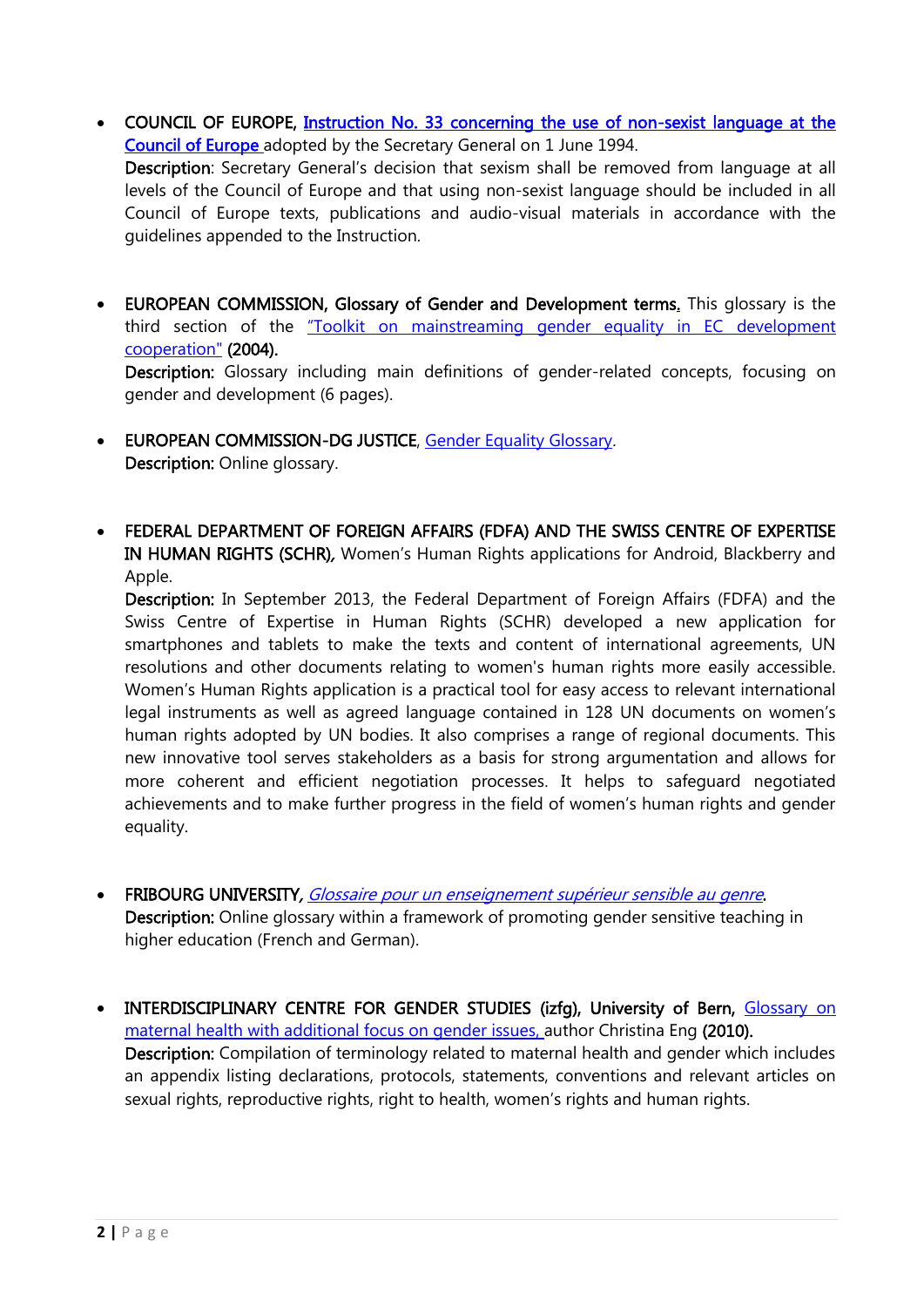• INTER PRESS SERVICE (IPS), IPS Gender and Development Glossary 3rd Edition, A Tool for [Journalists and Writers \(2010\)](http://www.endvawnow.org/uploads/browser/files/gender-devtglossary_ips_2010_en.pdf) 

Description: Directed at journalists, containing a glossary and a chapter with troublesome terms and alternatives (88 pages).

 INTERNATIONAL LABOUR ORGANIZATION (ILO), [ABC of women workers' rights and gender](http://www.ilo.org/wcmsp5/groups/public/---dgreports/---gender/documents/publication/wcms_087314.pdf)  [equality](http://www.ilo.org/wcmsp5/groups/public/---dgreports/---gender/documents/publication/wcms_087314.pdf) (2007).

Description: Detailed glossary including gender concepts, as well as general labour concepts relevant to gender. This publication aims to be an accessible guide to international labour standards relevant to women workers' rights and the promotion of gender equality in the world of work, based on a wide reading of ILO documentation and consultation with numerous experts on the topics. Focusing primarily on States' and employers' obligations and workers' rights as regards equality between women and men, enshrined in the ILO's body of international labour standards, it also refers to other relevant developments and trends in international law, supranational law and national legislation and practice (221 pages).

- [INTERNATIONAL ORGANIZATION FOR MIGRATION \(IOM\), Guidelines on implementing the](http://www.un.org/womenwatch/ianwge/repository/IOM_Guidelines_on_implementing_the_IOM_programme_policy_on_migrants_and_gender.pdf)  [IOM programme policy on migrants and gender issues](http://www.un.org/womenwatch/ianwge/repository/IOM_Guidelines_on_implementing_the_IOM_programme_policy_on_migrants_and_gender.pdf) (2006). Description: Publication contains a glossary of two pages on gender (9 pages).
- MEDITERRANEAN INSTITUTE OF GENDER STUDIES, [Glossary of Gender-related Terms,](http://www.peacewomen.org/assets/file/AdvocacyEducationTools/genderglossary_migs_aug2005.pdf)  Compiled by Josie Christodoulou (August 2005) and updated by Anna Zobnina, (August 2009). Description: A detailed glossary (32 Pages).
- ORGANISATION FOR ECONOMIC COOPERATION AND DEVELOPMENT (OECD), [DAC Source](http://www.oecd.org/social/gender-development/dacsourcebookonconceptsandapproacheslinkedtogenderequality.htm)  [Book on Concepts and Approaches Linked to Gender Equality](http://www.oecd.org/social/gender-development/dacsourcebookonconceptsandapproacheslinkedtogenderequality.htm) (1998). Description: Comprehensive glossary (80 pages).

 ORGANISATION FOR ECONOMIC COOPERATION AND DEVELOPMENT (OECD) DEVELOPMENT CENTRE, [Wikigender.](http://www.wikigender.org/index.php/New_Home) Description: Wikigender is a website initiated by the [OECD Development Centre](http://www.wikigender.org/index.php/OECD_Development_Centre) to facilitate exchange and improve the knowledge about gender equality-related issues around the world. There is a particular focus on gathering empirical evidence and identifying adequate statistics to measure [gender equality.](http://www.wikigender.org/index.php/Gender_Equality) Based on the work of the OECD [Gender, Institutions and](http://www.wikigender.org/index.php/Gender,_Institutions_and_Development_Data_Base)  [Development Data Base,](http://www.wikigender.org/index.php/Gender,_Institutions_and_Development_Data_Base) Wikigender aims to highlight the importance of [social institutions](http://www.wikigender.org/index.php?title=Social_institutions&action=edit&redlink=1) such as norms, traditions and cultural practices that impact on women's empowerment. Glossaries related to different gender-related areas of work, including education, employment,

health and violence against women are available on Wikigender.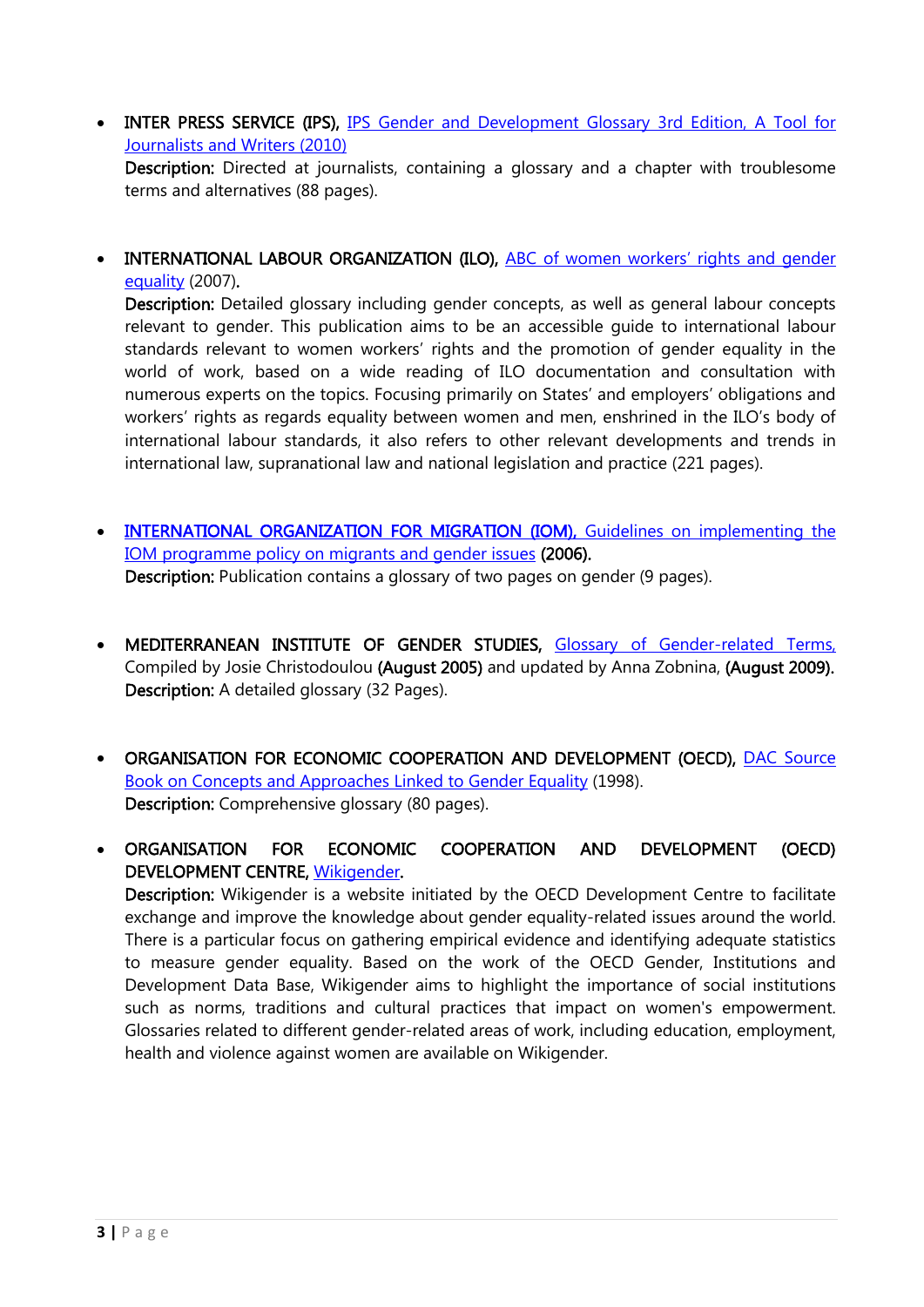• ORGANIZATION FOR SECURITY AND CO-OPERATION IN EUROPE (OSCE), Glossary on gender [related terms](http://www.osce.org/gender/26397?download=true) (May 2006).

Description: Glossary of gender-related terms, providing examples of the terms and a list of links referring to other glossaries (4 pages).

 UNITED NATIONS DEVELOPMENT PROGRAMME (UNDP), [Gender Mainstreaming Learning and](http://www.undp.org/content/dam/undp/library/gender/Institutional%20Development/TLGEN1.6%20UNDP%20GenderAnalysis%20toolkit.pdf)  [Information pack](http://www.undp.org/content/dam/undp/library/gender/Institutional%20Development/TLGEN1.6%20UNDP%20GenderAnalysis%20toolkit.pdf), (2001).

Description: Information pack developed for use both as a basic resource on gender analysis and in a training setting. Developed to reflect UNDP's needs in particular, especially those of gender focal points in UNDP country offices. Pack contains some interesting references, links, exercises and suggestions for reading (134 pages).

 UNITED NATIONS EDUCATION, SCIENTIFIC AND CULTURAL OFFICE (UNESCO), [Gender](http://portal.unesco.org/en/ev.php-URL_ID=11481&URL_DO=DO_TOPIC&URL_SECTION=201.html)  [mainstreaming implementation framework](http://portal.unesco.org/en/ev.php-URL_ID=11481&URL_DO=DO_TOPIC&URL_SECTION=201.html) (2002).

Description: UNESCO Gender Mainstreaming Strategy 2002-2007 publication. Annex 2 contains one and a half pages of baseline definitions of key gender concepts. Main focus is on gender mainstreaming (including the history of the term "gender mainstreaming"). Source of reference for any work/publication on gender mainstreaming and provides an overview of how to conduct a gender analysis and of how to mainstream gender in the execution of programmes (18 pages).

 UNITED NATIONS EDUCATION, SCIENTIFIC AND CULTURAL OFFICE (UNESCO), [Guidelines on](http://unesdoc.unesco.org/images/0011/001149/114950mo.pdf)  [Gender-Neutral Language](http://unesdoc.unesco.org/images/0011/001149/114950mo.pdf) (1999).

Description: Publication contains examples of gender neutral language and a gender glossary of six pages (58 pages, in English and French).

 UNITED NATIONS INTERNATIONAL RESEARCH AND TRAINING INSTITUTE FOR THE ADVANCEMENT OF WOMEN (UN-INSTRAW), [Glossary of Gender-related terms and Concepts](http://unamid.unmissions.org/Default.aspx?tabid=11012&language=en-US) Description: Glossary of gender-related terms (3 pages).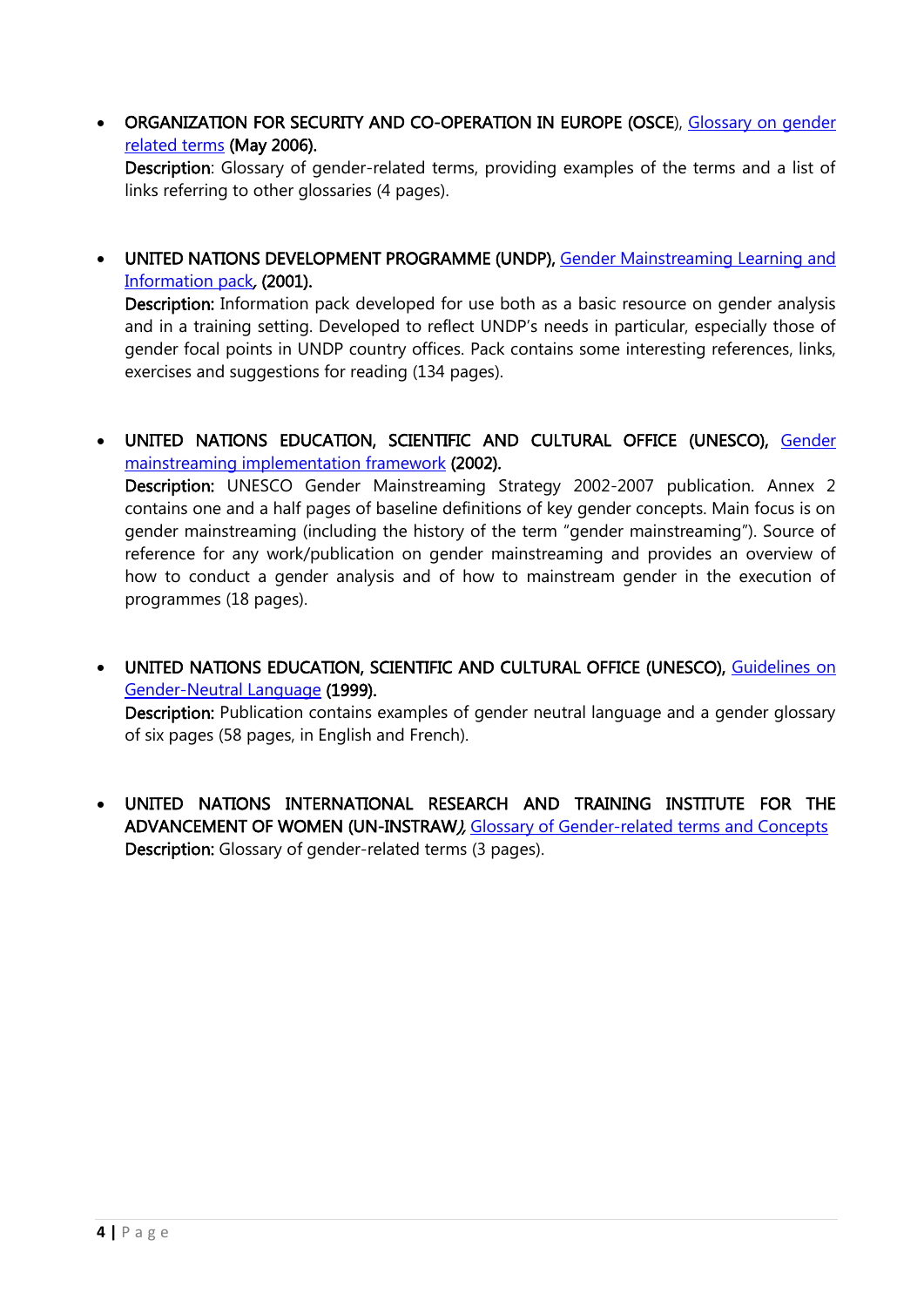UNITED NATIONS ON DRUGS AND CRIME (UNODC), Gender mainstreaming in the work of UNODC - [Guidance note for UNODC staff](http://www.un.org/womenwatch/directory/docs/UNODC-GuidanceNote-GenderMainstreaming.pdf) (2013).

Description: A guidance note for UNODC staff designed for non-gender specialists. It explains the concept of gender mainstreaming and how to do it. It also provides five gender briefs on how to gender mainstream throughout UNODC operations, namely on: 1. Gender and countering transnational organised crime and trafficking; 2. Gender and countering corruption; 3. Gender and terrorism prevention; 4. Gender and justice; 5. Gender and health and livelihoods. It also provides definitions of gender-related concepts, gender analysis, gender sensitive indicators and gender theories (112 pages).

#### UNITED NATIONS, [WomenWatch](http://www.un.org/womenwatch/)

Description: WomenWatch is the central gateway to information and resources on the promotion of gender equality and the empowerment of women throughout the United Nations system, including the United Nations Entity for Gender Equality and the Empowerment of Women (UN Women), the United Nations Secretariat, regional commissions, funds, programmes, specialised agencies, and academic and research institutions. Portal contains [a directory of resources on selected topics](http://www.un.org/womenwatch/topics/) including the [critical areas of concern of](http://www.un.org/womenwatch/directory/critical_areas_of_concern_30.htm)  [the Beijing Platform for Action,](http://www.un.org/womenwatch/directory/critical_areas_of_concern_30.htm) [statistics and indicators,](http://www.un.org/womenwatch/directory/statistics_and_indicators_60.htm) [gender mainstreaming](http://www.un.org/womenwatch/directory/gender_mainstreaming_10314.htm) and [online](http://www.un.org/womenwatch/feature/)  [clearinghouses on themes currently on the United Nations global agenda.](http://www.un.org/womenwatch/feature/)

#### FOOD AND AGRICULTURAL ORGANIZATION (FAO), [Agri-Gender Toolkit.](http://www.fao.org/gender/agrigender/agri-gender-toolkit/en/)

Description: Database developed by the Food and Agriculture Organization of the United Nations (FAO) in support of enhanced production and use of sex-disaggregated agricultural data. It presents examples of gender relevant questions and tables jointly developed by national statisticians and FAO, for agricultural censuses undertaken in Africa between 1993 and 2006. It contains English-French and French-English glossaries of gender-related terms (without definitions).

 UNITED STATES AGENCY FOR INTERNATIONAL DEVELOPMENT (USAID), [Glossary of Gender](http://www.ungei.org/infobycountry/files/Glossary_of_Gender_Terms_and_Concepts.pdf)  [Terms and Concepts.](http://www.ungei.org/infobycountry/files/Glossary_of_Gender_Terms_and_Concepts.pdf) Description: Glossary of 1 page.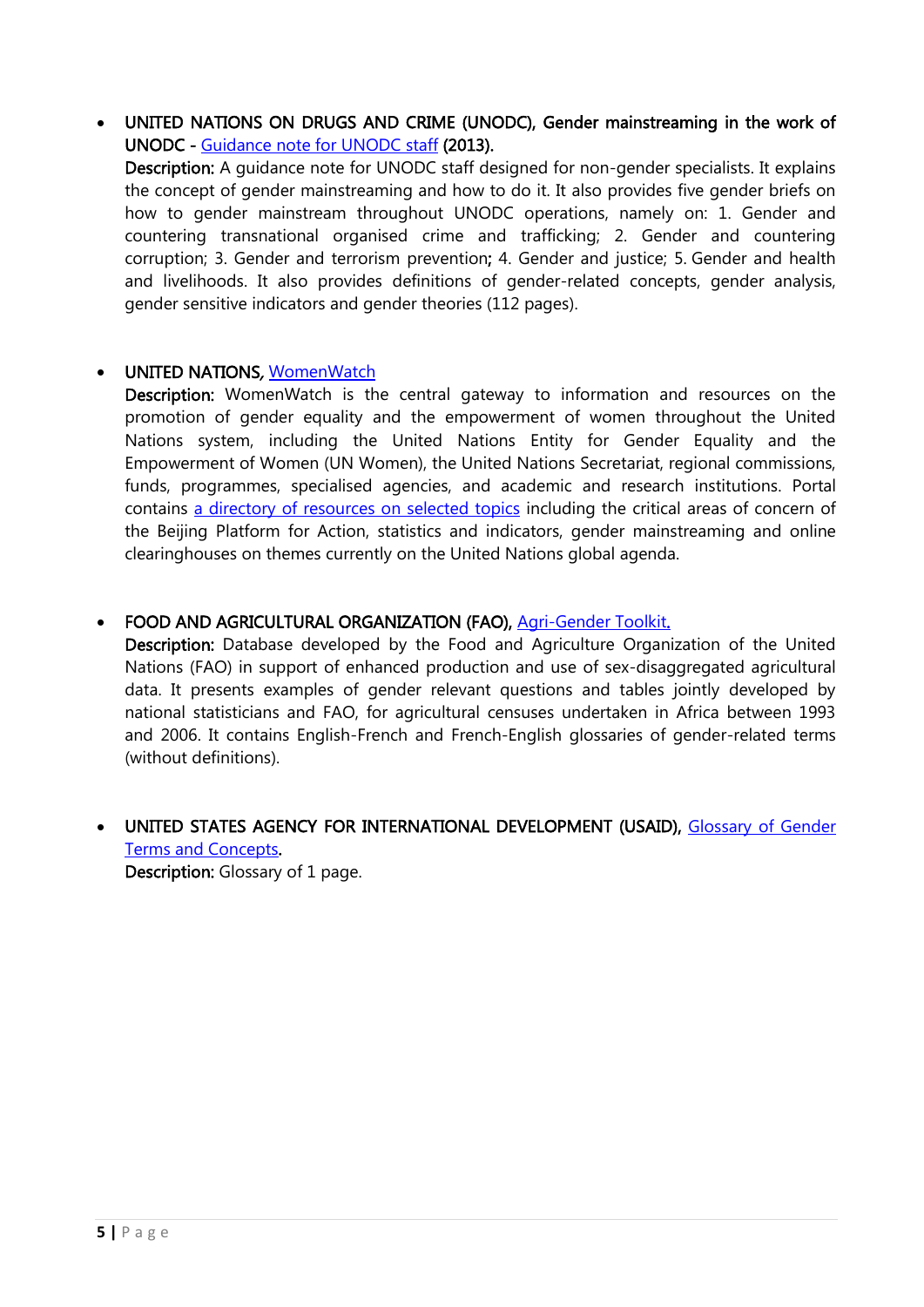- WORLD HEALTH ORGANIZATION (WHO), Transforming Health Systems: Gender and Rights in [Reproductive Health](http://whqlibdoc.who.int/hq/2001/WHO_RHR_01.29.pdf?ua=1). A Training Curriculum for Health Programme Managers (2001). Description: Publication is a detailed training manual focusing on gender and health issues. It contains definitions of gender concepts related to health such as reproductive rights, sexual rights and reproductive health and explanations of general gender-related concept in areas such as education, politics, employment, economic activities, power and decision-making. Case studies from Australia and South Africa are presented (499 pages).
- WORLD METEOROLOGICAL ORGANIZATION (WMO), Glossary of Key Gender Terms and [Concepts.](https://www.wmo.int/pages/themes/gender/documents/Glossary_gender.pdf)

Description: Glossary of gender-related terms (3 pages).

#### Academic textbooks and sourcebooks (illustrative only):

- Evans, Mary, and Carolyn Williams, eds. *Gender: the key concepts*. Routledge, 2013.
- Freeman, Marsha A., Beate Rudolf, and Christine Chinkin, eds. The UN Convention on the Elimination of All Forms of Discrimination against Women: a commentary. Oxford University Press, 2012.
- Georgina Waylen, Karen Celis, Johanna Kantola and S. Laurel Weldon, eds. The Oxford Handbook of Gender and Politics. Oxford University Press, 2013.
- Goertz, Gary, and Amy Mazur. *Politics, Gender and Concepts*. Cambridge University Press, 2008.
- Kimmel, Michael S., and Amy Aronson. *The gendered society reader*. Oxford University Press, 2010.
- Renzetti, Claire M., Daniel J. Curran, and Shana Maier. Women, Men, and Society. Pearson Higher Ed, 2012.